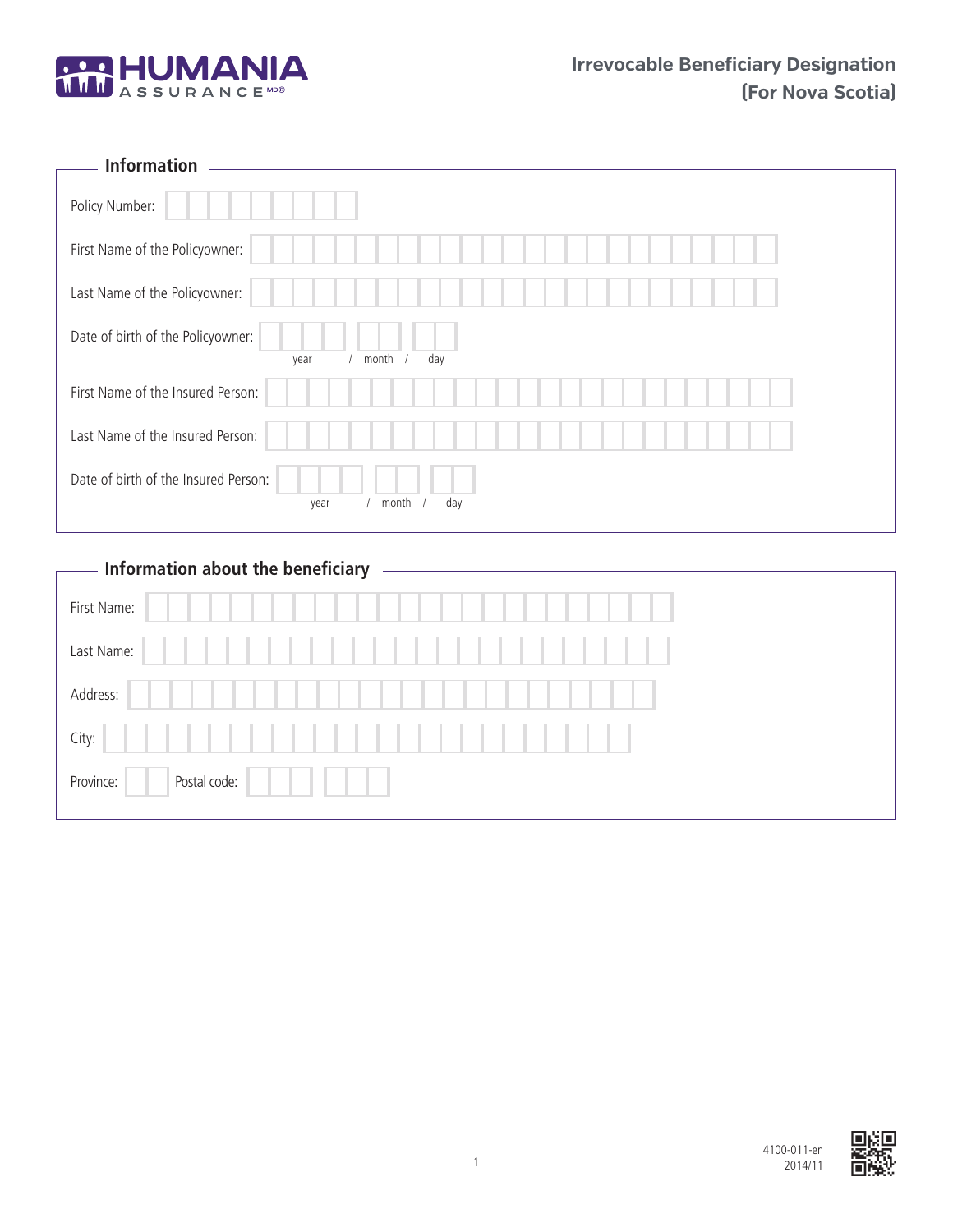# **Information about the beneficiary (...continued)**

**Designation of Beneficiary for Death Benefit (life insurance and premium refund at death)**

| <b>Complete Name</b><br>(last, first) | <b>Relationship to</b><br>Policyowner | Date of Birth<br>month / day / year | % share | <b>Irrevocability</b>    |
|---------------------------------------|---------------------------------------|-------------------------------------|---------|--------------------------|
|                                       |                                       |                                     | $\%$    | Revocable<br>Irrevocable |
|                                       |                                       |                                     | % ⊧     | Revocable<br>Irrevocable |
|                                       |                                       |                                     | $\%$    | Revocable<br>Irrevocable |

### **Designation of Subrogated (secondary) Beneficiary for Death Benefit**

| <b>Complete Name</b><br>(last, first) | <b>Relationship to</b><br>Policyowner | Date of Birth<br>month / day / year | % share       |
|---------------------------------------|---------------------------------------|-------------------------------------|---------------|
|                                       |                                       |                                     | $\frac{0}{0}$ |
|                                       |                                       |                                     | $\frac{0}{0}$ |
|                                       |                                       |                                     | $\frac{0}{0}$ |

### **Designation of Subrogated (secondary) Beneficiary for Death Benefit**

| <b>Complete Name</b><br>(last, first) | <b>Relationship to</b><br>Policyowner | Date of Birth<br>month / day / year | % share       |
|---------------------------------------|---------------------------------------|-------------------------------------|---------------|
|                                       |                                       |                                     | $\frac{0}{0}$ |
|                                       |                                       |                                     | $\frac{0}{0}$ |
|                                       |                                       |                                     | $\%$          |

• **A subrogated (secondary) beneficiary** receives a benefit only if the beneficiaries are disqualified from receiving a benefit or die before the insured person.

### **Designation of Beneficiary for Critical Illness Benefit (if applicable)**

| Complete name<br>(last, first) | <b>Relationship to</b><br>Policyowner | Date of Birth<br>month / day / year | % share       | <b>Irrevocability</b> |             |
|--------------------------------|---------------------------------------|-------------------------------------|---------------|-----------------------|-------------|
|                                |                                       |                                     | $\frac{0}{0}$ | Revocable             | Irrevocable |
|                                |                                       |                                     | $\%$          | Revocable             | Irrevocable |
|                                |                                       |                                     | $\%$          | Revocable             | Irrevocable |

### **Designation of Beneficiary for Premium Refund Benefit (if applicable)**

| <b>Complete Name</b><br>(last, first) | <b>Relationship to</b><br>Policyowner | Date of Birth<br>month / day / year | % share       | <b>Irrevocability</b>    |
|---------------------------------------|---------------------------------------|-------------------------------------|---------------|--------------------------|
|                                       |                                       |                                     | $\frac{0}{0}$ | Revocable<br>Irrevocable |
|                                       |                                       |                                     | $\%$          | Revocable<br>Irrevocable |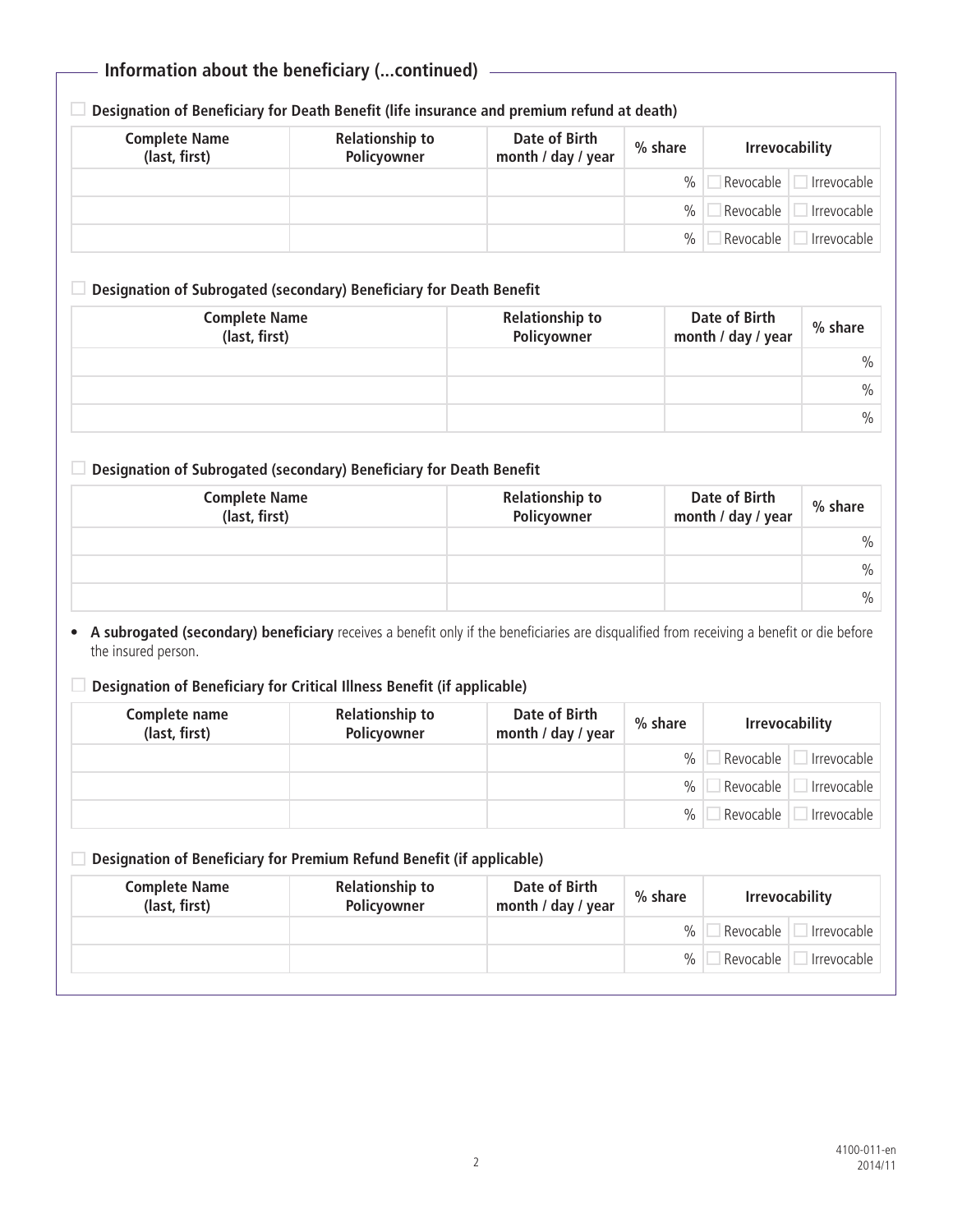# **Information about the beneficiary (...continued)**

### **Designation of Beneficiary for Creditor Insurance in Case of Disability**

| <b>Complete Name</b><br>(last, first) | <b>Relationship to</b><br>Policyowner | Date of Birth<br>month / day / year | % share | <b>Irrevocability</b> |             |
|---------------------------------------|---------------------------------------|-------------------------------------|---------|-----------------------|-------------|
|                                       |                                       |                                     | $\%$    | Revocable             | Irrevocable |
|                                       |                                       |                                     | %       | Revocable             | Irrevocable |
|                                       |                                       |                                     | $\%$    | Revocable             | Irrevocable |

#### **Designation of Trustee for minor beneficiaries**

Any amount payable to the minor beneficiary during his minority will be paid to the following trustee named hereunder to hold in trust for this beneficiary:

| Name of trustee | Relationship to beneficiary |
|-----------------|-----------------------------|
|                 |                             |
|                 |                             |
|                 |                             |
|                 |                             |

## **Authorizations and Signatures**

### **By signing below I, the Policyowner, confirms that:**

- I understand that the effect of my designating a beneficiary irrevocably is that, under the provisions of the Insurance Act, while the beneficiary is living, I may not alter of revoke designation without the consent of the beneficiary and I may not assign, exercise rights under or in respect of, surrender or otherwise deal with the contract without the consent of the beneficiary;
- Any appointment of a minor as an irrevocable beneficiary prevents me from dealing with the contract until the beneficiary reaches the age of 18, and only then with the consent of the beneficiary.

## **Note: For multiple owners, all owners must sign this form. If the owner is a company, include the signing officers' names and titles. Sign and date here:**

| Signature of the owner of the policy: | Date:                         |
|---------------------------------------|-------------------------------|
|                                       | month<br>day<br>year          |
| Signature of the owner of the policy: | Date:<br>month<br>day<br>year |
| Signature of the signing officers':   |                               |
| Signature of the signing officers':   |                               |
| Name:                                 | Title:                        |
| Name:                                 | Title:                        |
| Signed at:                            |                               |